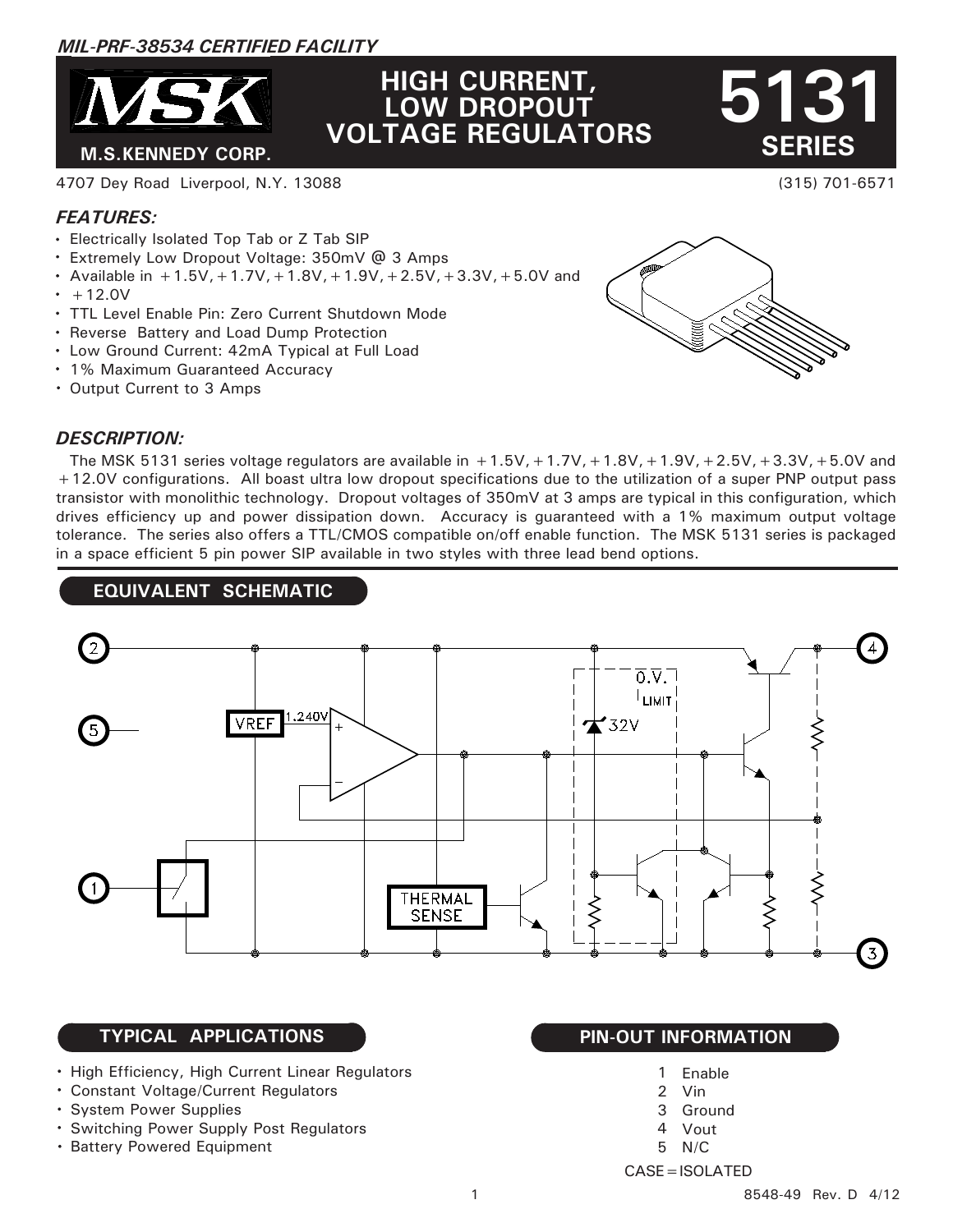# **ABSOLUTE MAXIMUM RATINGS**

| $V_{INP}$ Input Voltage (100mS 1%D.C.)-20V to +60V |
|----------------------------------------------------|
| VIN Input Voltage26V                               |
| VEN Enable Voltage. - 0.3V to 26V                  |
| <b>Output Current</b> 3.0A                         |

10

|      | $TsT$ Storage Temperature Range -65 °C to +150 °C |
|------|---------------------------------------------------|
|      | TLD Lead Temperature300°C                         |
|      | (10 Seconds Soldering)                            |
| Tu - | <b>Operating Temperature</b>                      |
|      | MSK 5131 Series 40°C to +85°C                     |
|      | MSK 5131H Series $\sim$ 55°C to +125°C            |

#### **ELECTRICAL SPECIFICATIONS**

|                                       | <b>Test Conditions</b> $(1)(3)$                   |                | <b>Group A</b>           | <b>MSK 5131H SERIES</b>  |                             | <b>MSK 5131 SERIES</b>   |                          |            |                          |                |
|---------------------------------------|---------------------------------------------------|----------------|--------------------------|--------------------------|-----------------------------|--------------------------|--------------------------|------------|--------------------------|----------------|
| <b>Parameter</b>                      |                                                   |                | Subgroup                 | Min.                     | Typ.                        | Max.                     | Min.                     | Typ.       | Max.                     | <b>Units</b>   |
| Output Voltage Tolerance              | $I$ out = 10mA; $V$ <sub>IN</sub> = $V$ out + 1V  |                | $\mathbf{1}$             | $\overline{\phantom{a}}$ | ±0.5                        | ±1.0                     | $\overline{\phantom{a}}$ | ±0.5       | ±1.0                     | $\frac{0}{0}$  |
|                                       |                                                   |                | 2,3                      | $\overline{\phantom{a}}$ | ±1.0                        | ± 2.0                    | $\sim$                   |            | ٠                        | $\%$           |
| <b>Dropout Voltage</b><br>(2)         | $\Delta$ Vout = -1%; Iout=100mA                   |                | $\mathbf{1}$             | $\overline{a}$           | 80                          | 175                      | $\sim$                   | 80         | 200                      | mV             |
|                                       | $\Delta$ VOUT = -1%; IOUT = 3A                    |                | $\mathbf{1}$             | $\overline{\phantom{a}}$ | 350                         | 600                      | $\overline{\phantom{a}}$ | 350        | 625                      | mV             |
| Load Regulation $\circledR$           | $V_{IN} = V_{OUT} + 1.5V$                         |                | 1                        | $\overline{\phantom{a}}$ | ± 0.2                       | ±1.0                     | $\overline{\phantom{a}}$ | ±0.2       | ± 1.2                    | $\%$           |
|                                       | $10mA \leq I$ OUT $\leq 2.5A$                     |                | 2,3                      | $\overline{\phantom{a}}$ | ±0.3                        | ± 2.0                    | $\sim$                   | ±0.3       | $\sim$                   | $\%$           |
| Line Regulation                       | $(V$ OUT + 1V $) \leq$ V <sub>IN</sub> $\leq$ 26V |                | $\mathbf{1}$             | $\overline{\phantom{a}}$ | $\pm 0.05$                  | ±0.5                     | $\sim$                   | $\pm 0.05$ | ±0.6                     | $\%$           |
|                                       | $I$ <sub>OUT</sub> = $10mA$                       |                | 2,3                      | $\overline{\phantom{a}}$ | ±0.5                        | ±1.0                     | $\sim$                   | ±0.5       | $\mathcal{L}$            | $\%$           |
| Output Current Limit 29               | $V$ OUT = $OV$ ; $V$ IN = $V$ OUT + 1V            |                | $\sim$                   | $\overline{a}$           | 4.5                         | 5.0                      | $\sim$                   | 4.5        | 5.0                      | A              |
| Ground Current (2)                    | $V_{IN} = V_{OUT} + 1V$ ; $I_{OUT} = 1.5A$        |                | $\overline{\phantom{0}}$ | $\overline{\phantom{a}}$ | 20                          | 45                       | $\overline{\phantom{a}}$ | 20         | 45                       | mA             |
|                                       | $V_{IN} = V_{OUT} + 1V$ ; $I_{OUT} = 3A$          |                | $\overline{\phantom{a}}$ | $\overline{\phantom{a}}$ | 42                          | $\overline{\phantom{a}}$ | $\overline{a}$           | 42         | $\overline{\phantom{a}}$ | mA             |
| Output Noise (2)                      | $CL = 20\mu F$ ; 10Hz $\leq f \leq$ 100KHz        |                | $\overline{\phantom{a}}$ | $\overline{a}$           | 400                         | $\overline{\phantom{a}}$ | $\overline{a}$           | 400        | $\overline{\phantom{a}}$ | $\mu$ V        |
| $\circled{2}$<br>Enable Input Voltage |                                                   | <b>HIGH/ON</b> | $\mathbf{1}$             | 2.4                      | 1.2                         | $\overline{\phantom{a}}$ | 2.4                      | 1.2        | $\overline{a}$           | $\vee$         |
|                                       |                                                   | LOW/OFF        | $\mathbf{1}$             | $\overline{\phantom{a}}$ | 1.2                         | 0.8                      | $\overline{\phantom{a}}$ | 1.2        | 0.8                      | $\vee$         |
| $\circled{2}$<br>Enable Input Current |                                                   | <b>HIGH/ON</b> | $\mathbf{1}$             |                          | 20                          | 600                      | $\overline{a}$           | 20         | 600                      | $\mu$ A        |
|                                       |                                                   | LOW/OFF        | $\mathbf{1}$             | $\overline{a}$           | $\mathcal{L}_{\mathcal{A}}$ | $\overline{2}$           | $\sim$                   | $\sim$     | $\overline{2}$           | μA             |
| Shutdown Output Current (2)           | $V_{ENABLE} \leq 0.8V$                            |                | $\overline{\phantom{a}}$ | $\overline{\phantom{a}}$ | 10                          | 500                      | ÷,                       | 10         | 500                      | μA             |
| Thermal Resistance (2)                | Junction to Case @ 125°C                          |                | $\overline{\phantom{a}}$ | $\overline{\phantom{a}}$ | 2.1                         | 2.4                      | $\overline{\phantom{a}}$ | 2.1        | 2.5                      | $^{\circ}$ C/W |
| Thermal Shutdown (2)                  | TJ                                                |                | $\overline{\phantom{a}}$ |                          | 135                         | $\sim$                   | $\overline{\phantom{a}}$ | 135        | $\overline{\phantom{a}}$ | $^{\circ}$ C   |

### *NOTES:*

- 1 Output decoupled to ground using  $27 \mu$ F minimum capacitance unless otherwise specified.
- 2 This parameter is guaranteed by design but need not be tested.
- Typical parameters are representative of actual device performance but are for reference only.
- 3 All output parameters are tested using a low duty cycle pulse to maintain  $T_J = Tc$ .
- 4 Industrial grade devices shall be tested to subgroup 1 unless otherwise specified.
- 5 Military grade devices ('H' suffix) shall be 100% tested to subgroups 1,2 and 3.
- 6 Subgroup 1  $Tc=+25\,^{\rm o}C$ 
	- Subgroup 2  $TJ=+125^{\circ}C$
	- Subgroup 3  $Ta = -55^{\circ}C$
- 7 Please consult the factory if alternate output voltages are required.

8 Due to current limit, maximum output current may not be available at all values of VIN-VOUT and temperatures. See typical performance curves for clarification.

9 The output current limit function provides protection from transient overloads but it may exceed the maximum continuous rating.

Continuous operation in current limit may damage the device.

10 Continuous operation at or above absolute maximum ratings may adversely effect the device performance and/or life cycle.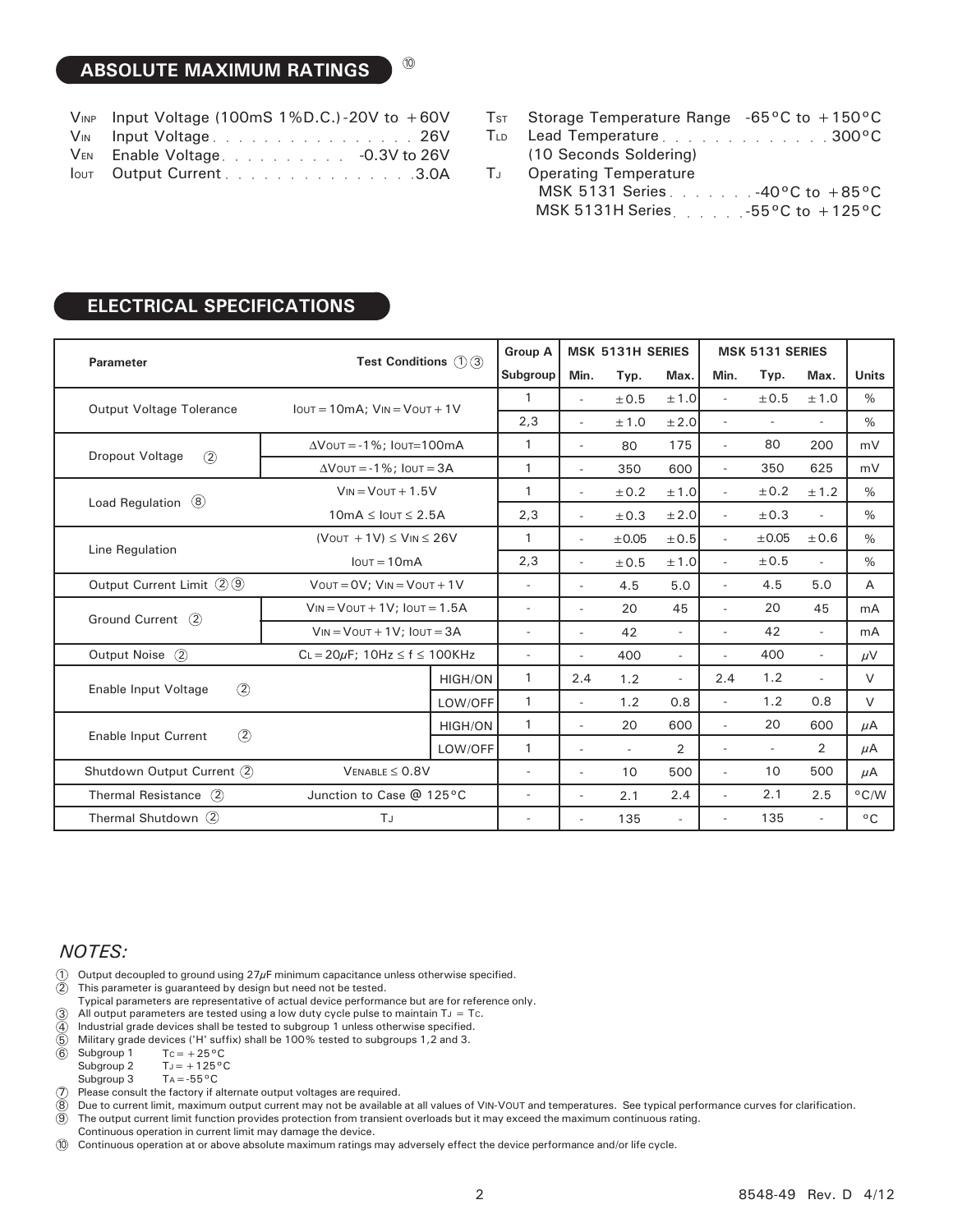#### *REGULATOR PROTECTION:*

The MSK 5131 series is fully protected against reversed input polarity, overcurrent faults, overtemperature conditions (Pd) and transient voltage spikes of up to 60V. If the regulator is used in dual supply systems where the load is returned to a negative supply, the output voltage must be diode clamped to ground.

# *OUTPUT CAPACITOR:*

The output voltage ripple of the MSK 5131 series voltage regulators can be minimized by placing a filter capacitor from the output to ground. The optimum value for this capacitor may vary from one application to the next, but a minimum of  $10\mu$ F is recommended for optimum performance. This capacitor need not be an expensive low ESR type: aluminum electrolytics are adequate. In fact, extremely low ESR capacitors may contribute to instability. Tantalum capacitors are recommended for systems where fast load transient response is important. Transient load response can also be improved by placing a capacitor directly across the load.

#### *LOAD CONNECTIONS:*

In voltage regulator applications where very large load currents are present, the load connection is very important. The path connecting the output of the regulator to the load must be extremely low impedance to avoid affecting the load regulation specifications. Any impedance in this path will form a voltage divider with the load.

#### *ENABLE PIN:*

The MSK 5131 series of voltage regulators are equipped with a TTL compatible ENABLE pin. A TTL high level on this pin activates the internal bias circuit and powers up the device. A TTL low level on this pin places the controller in shutdown mode and the device draws approximately 10μA of quiescent current. If the enable function is not used, simply connect the enable pin to the input.

#### *DEVICE/CASE CONNECTION:*

The MSK 5131 series are highly thermally conductive devices and the thermal path from the package heat sink to the internal junctions is very short. Since the case is electrically isolated from the internal circuitry, the package can be directly connected to a heat sink.

#### *HEAT SINK SELECTION:*

To select a heat sink for the MSK 5131, the following formula for convective heat flow may be used.

Governing Equation:

$$
Tj = Pd \times (R\theta jc + R\theta cs + R\theta sa) + Ta
$$

WHERE:

 Tj = Junction Temperature Pd = Total Power Dissipation Rθjc = Junction to Case Thermal Resistance Rθcs = Case to Heat Sink Thermal Resistance Rθsa = Heat Sink to Ambient Thermal Resistance Ta = Ambient Temperature

First, the power dissipation must be calculated as follows:

Power Dissipation =  $(Vir - Vout) \times Iout$ 

Next, the user must select a maximum junction temperature. The absolute maximum allowable junction temperature is 125°C. The equation may now be rearranged to solve for the required heat sink to ambient thermal resistance (Rθsa).

#### EXAMPLE:

An MSK 5131-3.3 is configured for  $V$ in =  $+5V$  and Vout  $=+3.3V$ . Iout is a continuous 1A DC level. The ambient temperature is  $+25^{\circ}$ C. The maximum desired junction temperature is 125°C.

 $R\ddot{\theta}$  = 2.4°C/W and  $R\dot{\theta}$  = 0.15°C/W for most thermal greases Power Dissipation =  $(5V - 3.3V) \times (1A)$  $= 1.7$  Watts Solve for Rθsa:  $R$ θsa = |125°C - 25°C| - 2.4°C/W - 0.15°C/W 1.7W

 $= 56.27$ °C/W

In this example, a heat sink with a thermal resistance of no more than 56°C/W must be used to maintain a junction temperature of no more than 125°C.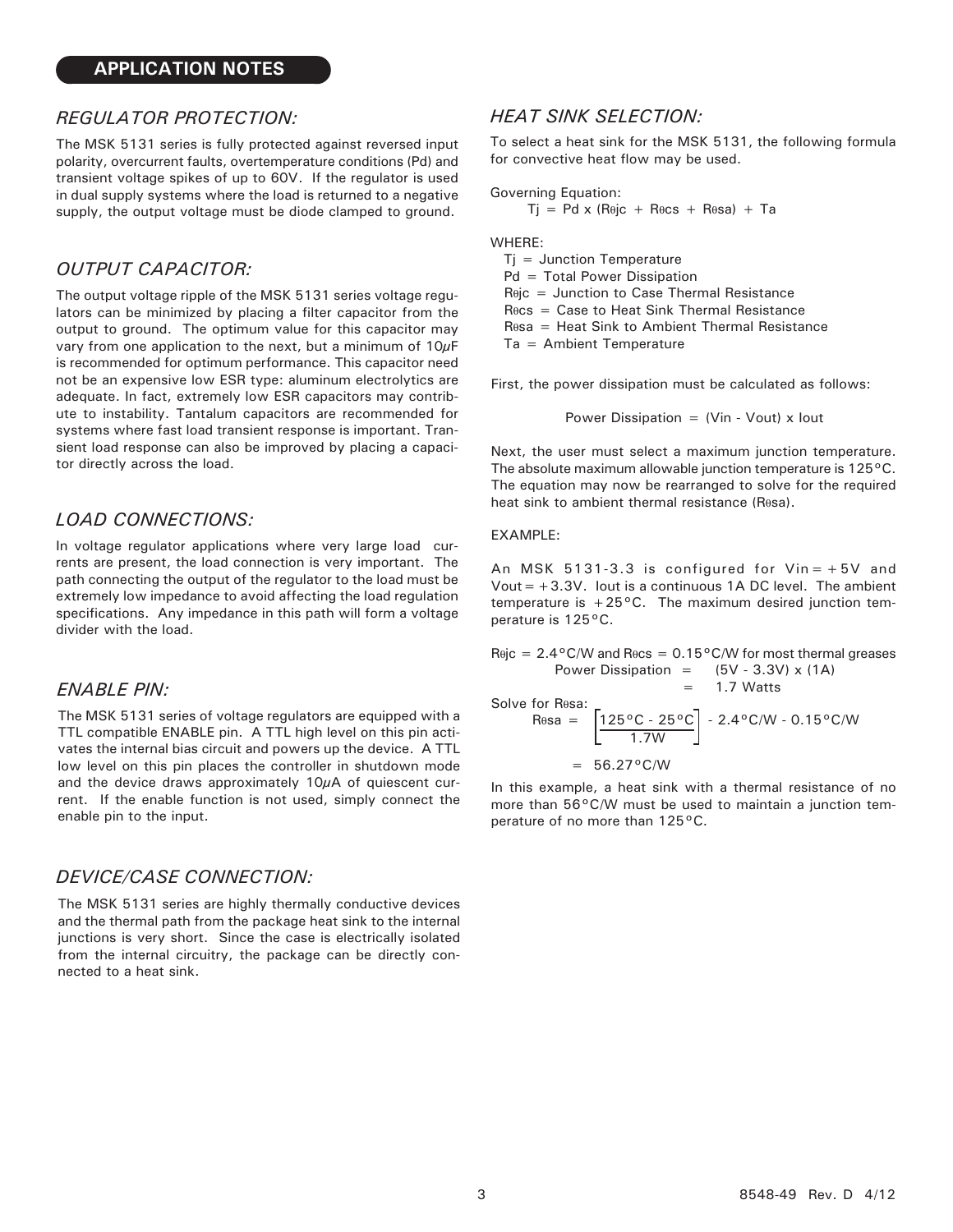# **TYPICAL PERFORMANCE CURVES**